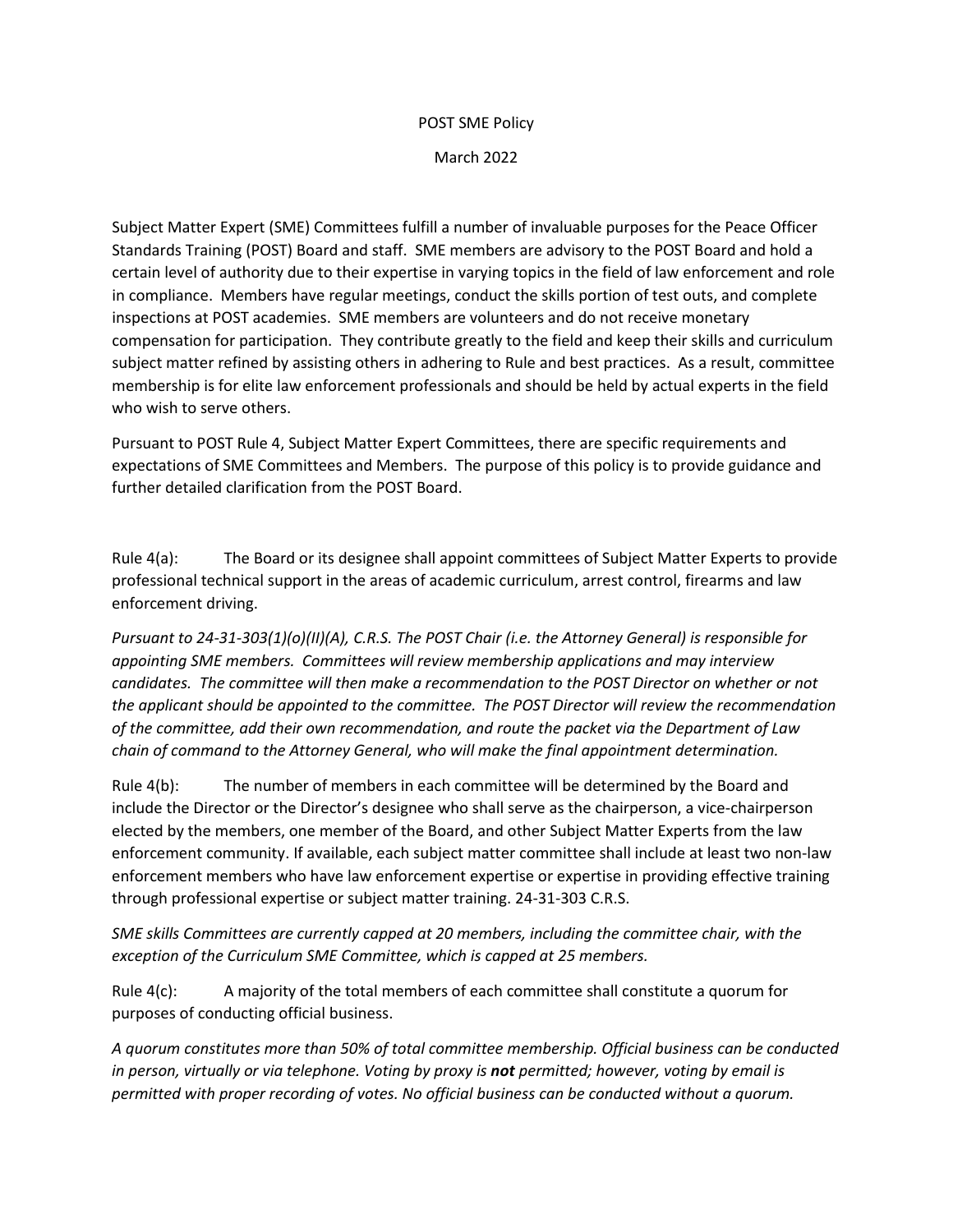Rule 4(d): Any person wishing to be appointed, either active or retired peace officer or SME from the law enforcement community, and who meets the minimum qualifications for membership, may apply for membership at any time throughout the calendar year.

*SME membership requirements depend on the respective skill or academia. Only one representative per law enforcement agency is permitted to be appointed to a SME Committee to promote agency diversity.*

*Details about application for SME membership is available on the POST website at: <https://www.colorado.gov/pacific/post/sme-committees>*

Rule 4(e) Appointments will be made upon the applicant's merits and at the discretion of the Director and each of the committee chairs.

*Pursuant to 24-31-303(1)(o)(II)(A), C.R.S., diversity factors including age, gender, race, professional experience, and geographic location shall also be considered.*

Rule 4(f) Members serve for a term of up to one year that is automatically renewed in December of each year provided the member remains in good standing with the Board, and the member's agency or employer, as applicable, continues its' support of the member. There is no maximum number of terms that a member may serve.

*To remain in "good standing" with the Board, members should display professional conduct and demonstrate good attendance. The POST Chair and POST Director have the ability to remove individuals from committee membership if they are not in "good standing" or if they are not abiding by any of POST Rules, especially Rule 4 (i.e. following expectations of membership).* 

Members of the committees shall receive no compensation for their services; however, may be reimbursed for actual and necessary expenses incurred in the performance of their official duties.

*SME members are not paid for attending meetings, performing test outs or conducting inspections, but can submit requests for reimbursement to the Department of Law for expenses related to travel. Membership to the committee is voluntary; hence participation in the associated activities are a privilege and expectation of committee membership.* 

Rule  $4(g)$  Duties of the Committees include, but are not limited to:

- 1. Developing skills training programs, academic curricula and POST Board Rules;
- 2. Reviewing documents and providing recommendations to POST Board and staff to approve or deny academy programs, lesson plans, training sites, instructor programs, skills instructors, and other courses or programs that pertain to the establishment and maintenance of standards for peace officer training; and
- 3. Assisting POST Board and staff with academy and instructor program inspections and skills testouts.

*Committee Participation: Each SME Committee should determine the appropriate frequency for meetings to conduct official business and shall not meet less than on a quarterly basis. SME members are expected to attend 75% of meetings in their entirety, either in person, virtually, by telephone or via email. Members should attend a minimum of biannual meetings in person if they are typically attending via telephone/virtually. Members are encouraged to attend the meetings on POST Board dates in person*